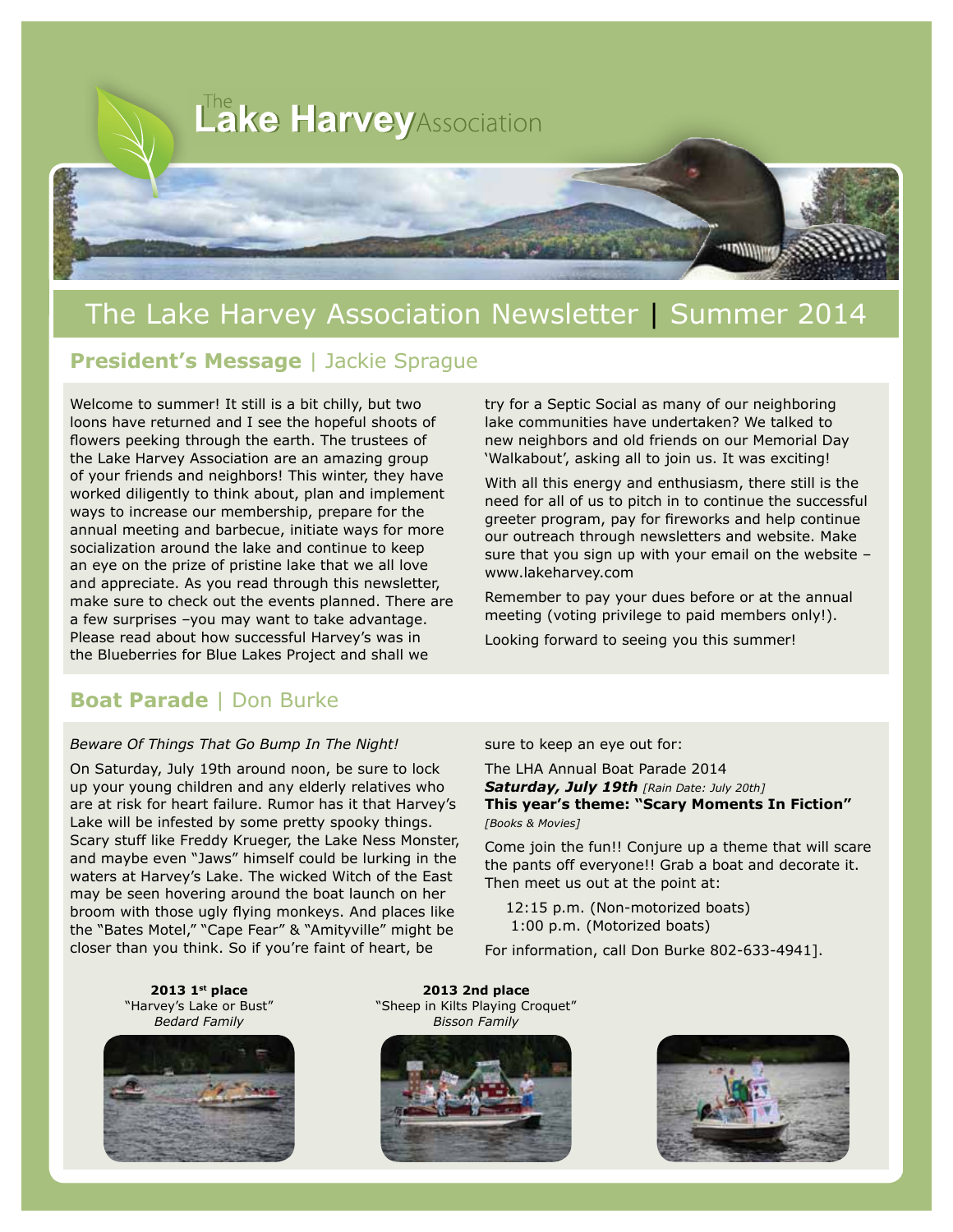#### **LHA TRUSTEES**

Jackie Sprague • Environment Chair 802 633-4994 Jackie@sprague.org

Dotti Turek • Treasurer 802 633-2681 802 748-4937 dottiturek@myfairpoint.net

Don Burke • Boat Parade Chair 802 633-4941 Dburke1211@yahoo.com

Bob Perrin • History/Recollections 802 633-2601 rojaperrin@comcast.net

Karla Cornelius • Newsletter/Website 802 633-2534 561 512-2223 karlacornelius@comcast.net

Robert Dufresne • Environment 802 633-3711 802 230-6221 red@dufresnegroup.com

Bruce Ellison • BBQ Chair 802 633-3011 802 999-0955 ellisonappraisal@charter.net

Gail Flynn • Events/Website 802 633-4455 617 921-4467 Gailflynn00@gmail.com

David Curtin • Environment/Public Relations 802 633-2536

Dcurtin@wildblue.net

Julie Murphy • Marketing/ Communications 802 633-4401 Juliemurphy802@gmail.com

Jan Sherman • Ice Out/Kayak Raffle/ Website 802 535-2832 westbarnet@hotmail.com

### **And The Winner Is...**



SANDY GRENIER was the 2014 ICE OUT Contest WINNER! The ice officially went out on April 20th, Easter Sunday, at 4:50 PM.

#### **Beach Committee Reorganized** | Sue Persson

The new Harvey's Lake Beach committee has regrouped with 4 additional members. We would like to again recognize and thank Bob and Kathy Zita for their years of hard work and service to our town beach! New members Cristen Emerson, Kelly Glentz Brush, Joyce Evans and Philo Marcotte have joined chairperson Sue Persson on this year's beach committee. Also serving as alternates and volunteers are Sarah Walls and Ruth Vaal. We are currently interviewing lifeguard candidates and planning for two weeks of swimming lessons: July 7-ll and July 14-18 . Fundraising for new playground equipment will be a priority as will scheduling fun events and activities for families. Watch the town of Barnet

community page on facebook for updates on beach cleanup parties and other events. The beach committee looks forward to working closely with the Lake Harvey Association this summer!

We do have a wish list of equipment needed for swimming lessons. If anyone can donate any of these items or contribute towards their purchase, it will be greatly appreciated.

**Items Needed:** 10 -15 Kickboards, 10 -15 Swim Noodles,2-3 Sets of colored diving rings,10 - 15 pairs of goggles,1 complete CPR/First Aid Kit,1 - 2 large-lidded totes to keep supplies in

**For Lifeguards:** Masks, fins, rescue board



**2013 donors enjoyed thank you brunch, champagne and camaraderie at Connibuck Lodge.**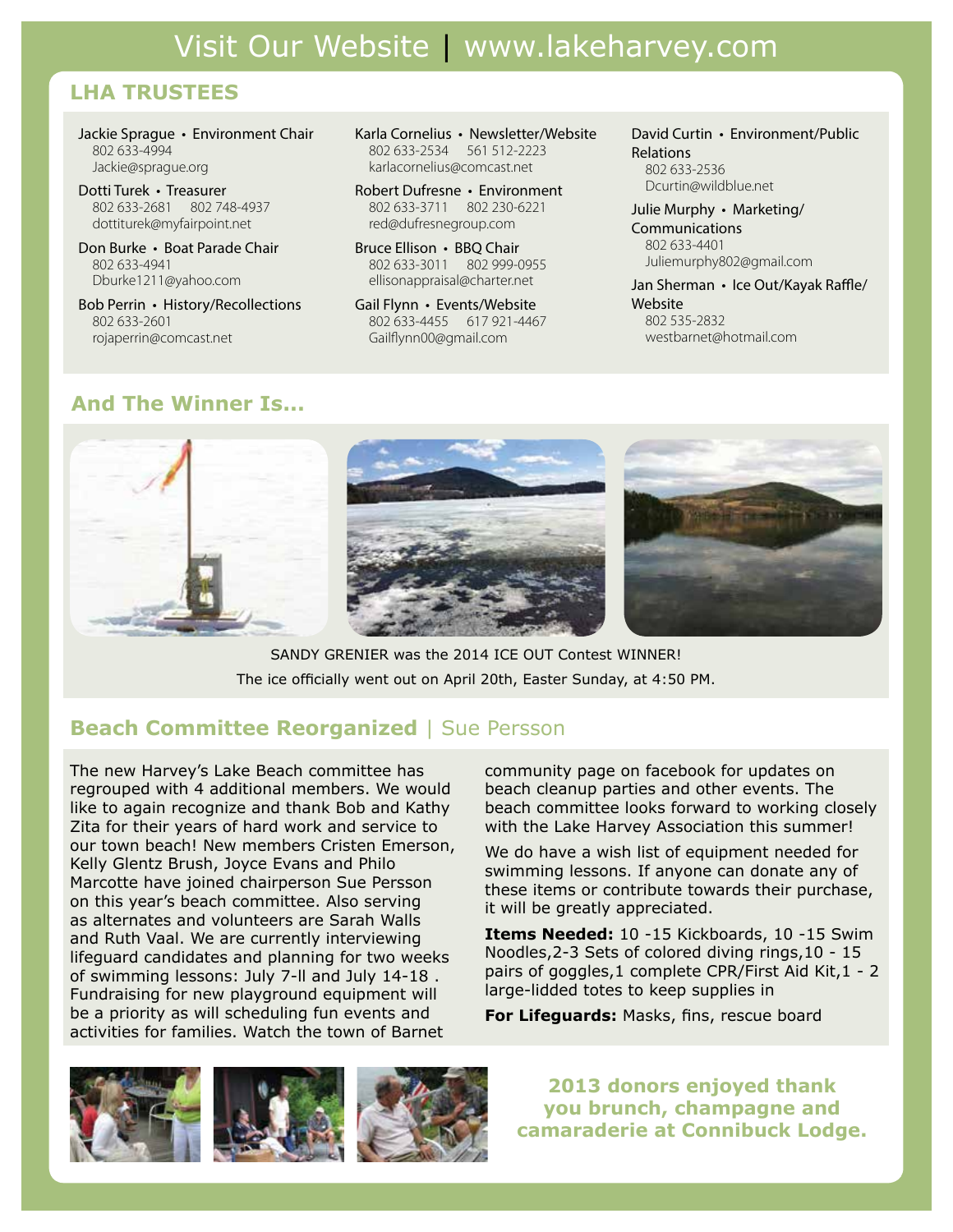#### **VERMONT'S SHORELAND PROTECTION BILL (H.526)** | Karla Cornelius

The mission of Vermont's newest environment law, effective July 1st, is to preserve, protect and restore the water quality of our State's most valuable and fragile economic and natural resources – lakes such as our own Lake Harvey – establishing shoreline protection standards necessary for clean water, recreation, wildlife habitat, and ecological stability. It intends to support economic opportunity as well as our tax base, and that magical and very special quality of life residents and visitors alike enjoy….

The following is a brief layman's synopsis from the current issue of "Vermont Property Owners Report", (a subscription newsletter about Vermont real estate), reprinted with permission of Phil Dodd, publisher.

**H.526 says a state permit is required by anyone who wants to create a cleared area or impervious surface within the "protected shoreland area," defined as the area within 250 feet of a lake. "Cleared area" is defined as an area where existing vegetative cover, soil, tree canopy, or duff is permanently removed or altered. "Impervious surface" means manmade surfaces, including paved and unpaved roads, parking areas, roof, driveways, and walkways, from which precipitation runs off rather than infiltrates.**

**To get a permit, the cleared area or impervious surface must be located at least 100 feet from the lake and must have stable slope with a slope of less than 20%. In addition, no more than 20% of the protected shoreland area of the parcel can consist of impervious area and no more than 40% of the shoreland area of the parcel can consist of cleared area (unless certain "best management practices" are followed). The bill has more lenient standards for smaller, "nonconforming" parcels.**

**Some projects do not require a permit but will still require registering with the state and filing a certification that the project meets certain standards. These projects include 1) the creation of 100 square feet of impervious surface or cleared area or combination of the two, as long as it is more than** 

**25 feet from the lake, 2) the creation of 500 square feet or less of impervious surface or cleared area or a combination of the two, as long as it is more than 100 feet from the lake.**

**Several activities in protected shoreland areas are entirely exempt from permitting, including maintenance of lawns, gardens and beaches in existence as of July 1, 2014, the creation of one footpath per parcel (no wider than six feet), and certain silvicultural activities.**

**The bill includes detailed standards that allow for cutting of trees within 100 feet of the lake, provided that a "well-distributed stand of trees" and other natural vegetation is maintained." The definition of that term involves a complicated rating system for each 25-foot by 25-foot area within 100 feet of a lake. Pruning of tree branches on the bottom onethird of a tree's height is allowed, as is removal of dead or unsafe trees.**

**H. 526 allows the state to delegate authority for permitting to local cities and towns as long as the local municipality has adopted shoreland zoning that is "functionally equivalent" to many of the standards in the bill. The bill also calls on the state to conduct education and outreach to landowners to help them understand and comply with the new law.**

There has been a great deal of controversy as to whether we need a law with its attendant bureaucracy when education of vested property owners might suffice. However, ALL agree with its mission, and the critical importance of the standards embraced. Dedication by LHA members is a given. Let's reach out, and inform.

For information about VPOR call Phil at 802 229-2433, or visit VermontRealEstateToday.com. Thanks also to John Herrick, energy and environment reporter at VTdigger.org, for updates as well over the past year as the bill made its way from idea to law. Link to the final bill in its entirety there, or via lakeharvey.com.

#### **Federation of Vermont Lakes and Ponds** | Jackie Sprague

The Federation of Vermont Lakes and Ponds (FOVLAP) had a busy year. A very successful Lake Seminar was held last June with 92 in attendance! Many board members and lake association residents testified on the shoreland bill. (See FOVLAP newsletter – *www.vermontlakes.org*) The most action occurred regionally with **Buffers for Blue Lakes** projects at a number of lakes and ponds. Harvey's Lake took advantage of this opportunity with LHA contributing half the cost. Eleven lakeshore owners paid only \$25.00 for 4 blueberry bushes, training on shoreland buffers and a jar of blueberry jam! Another popular activity that

FOVLAP sponsored through grants was Septic Socials! That's right. Groups of lake residents gathered for to learn about proper septic systems on waterfronts, served cocktails and had a great time. I was thinking of hosting one this summer - what do you think - Locally Social Coffee and Septics!

The 2014 Vermont Lake Seminar on shoreland management will be held on Fri., June 6th (8:30 a.m. - 3:30 p.m) at the Green Mountain Club in Waterbury. And join us for the FOVLAP meeting on Mon., July 28th at the Steak House restaurant on the Barre Montpelier Road. See www.vermontlakes.org for more information.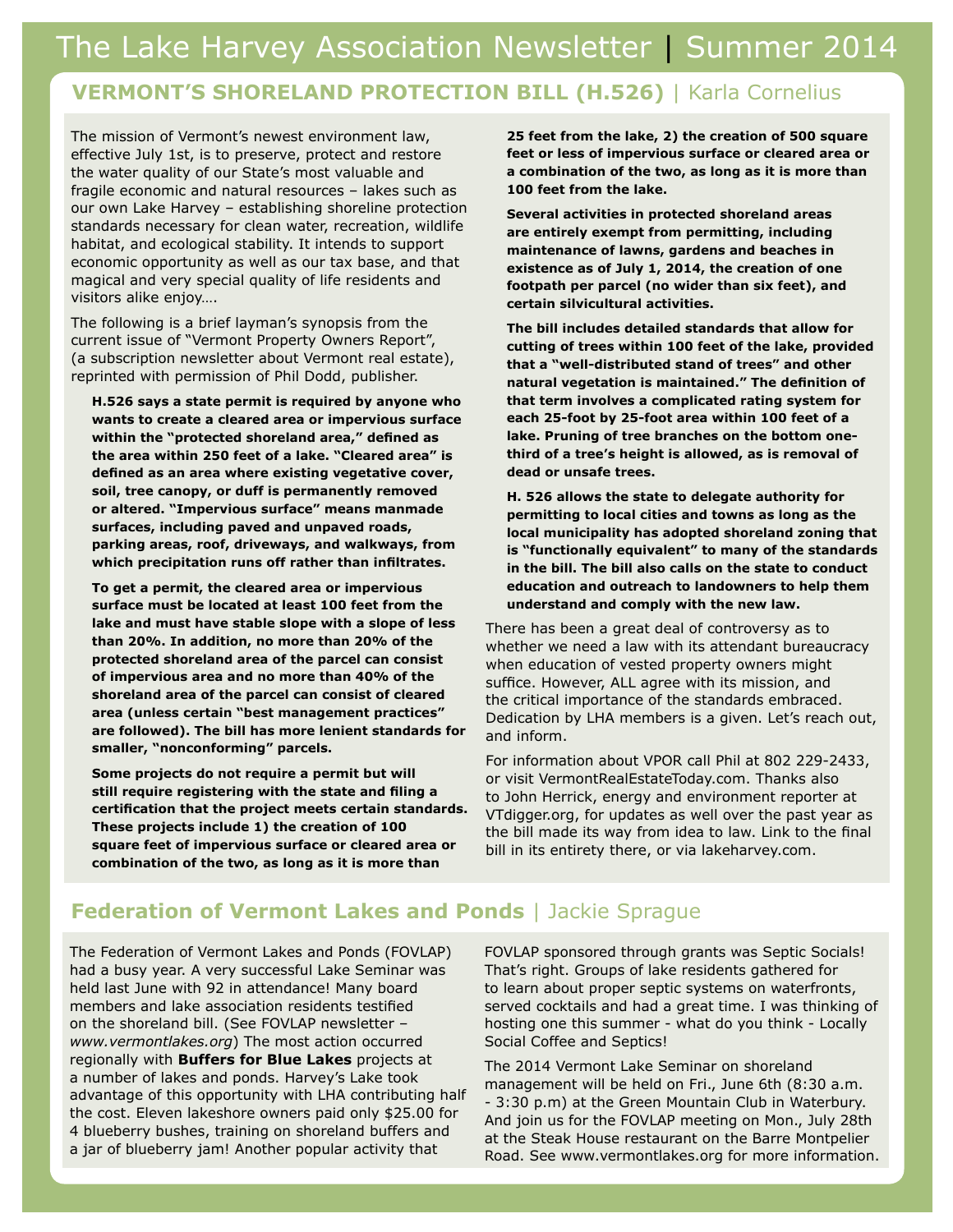#### **Find Paradise and put up a Parking Lot…** | Robert Dufresne

…with street lights! Remember coming to Harvey Lake with your grandparents and looking up on a dark summer night? Spectacular; especially if you came from the 24-7 world of Boston or New York. In 1950, there were street lights in Saint Johnsbury and a few in Danville that spilled into the sky but the West Barnet sky was crystal clear. The Milky Way hidden to most Americans was there for us hearty soles vacationing in Barnet and Peacham. The absence of ambient light was likely a major factor in recently constructing the Peacham Observatory at the Peacham School.

There is a tendency for us to try to attempt to hold back the night with light. New energy efficient lights are very bright and very cheap to run. Solar lighting accents the properties that we care so much about. But for each lumen we add to the West Barnet sky, we lose a degree of clarity in our window to the stars. Terms like light-pollution, light-trespass, over-illumination, glare, light-clutter, and sky-glow have been defined to qualify the effects of light on the nighttime sky. The effects of too much manmade light at night include: wasted electrical energy, adverse human effects including increased stress, headache incidence, and increases in anxiety. Artificial light affects organisms and invariably changes ecosystems. It can confuse bird navigation, alter competitive interactions, and change predator-prey relationships. For example, some species of spiders avoid lit areas, while other species are only too happy to cast their webs adjacent to the light. The spiders using light as an attractant gain a huge advantage over the spiders that avoid the light which

changes the natural balance of the ecosystem. But perhaps the most negative effect is the loss of clarity and wonder when gazing at the stars.

Light pollution around lakes can prevent zooplankton from consuming algae reducing water quality. Artificial nighttime light interferes with the ability of moths and other nocturnal insects to navigate. Night-blooming flowers that depend on moths for pollination are adversely affected by night lighting.

There are simple fixes to prolong our view of the stars. Take a walk around your property at night and inventory your lighting. Drive across the lake and take a look back at your camp. Does it look like a dark spot or a shopping mall? The worst lights are globe or nearly horizontal spot lights pointing out on the water. Any light headed upward or outward reduces our night time sky. Globes can be replaced with downcast "shoe box" lights; even cheaper if you build the shoe box. Assess the need for a spot light on the water. If you can't eliminate the light, use it when you need it and turn it off when you don't. Put timers on photocell lights. It may not cost much for power with LED lighting but the light takes something away from why we wanted to build a camp on the lake.

There is no going back to clear nighttime skies in Boston or even St J, but we don't have to lose the clarity of the night sky in West Barnet. With only minor actions on our parts, we can point upward to show our grandchildren the wonder of the Milky Way.

#### **Septic Socials**



We encourage you to consider making the Septic Social the "in" place for lake shore owners in your area to meet, enjoy each other's company and become knowledgeable about septic systems. Many of the lakes in the Memphremagog Watershed worked together to test run this innovative type of event last summer. The first ever Vermont Septic Socials, which were attended by more than 40 participants, were held at Echo Lake and Seymour Lake.

It is quite easy to plan such an event now, because Amy Picotte has included numerous resources on the Lake Wise web pages at http://www.vtwaterquality.org/lakes/htm/lp\_ lakewise\_septicsocials.htm

Put together a list of 15 -20 of your friends and neighbors, set a date with the agreement of the Septic Expert and your local water quality expert or Lake Wise Leader and use the resources to write an invitation. Make refreshments as simple as you wish, but ask others to help supplying them. Plan on exposing the lid of your septic tank and you are well on your way.

Read more at lakeharvey.com.

**Share your stories of life at the lake by sending them to lakeharveyassociation@lakeharvey.com.**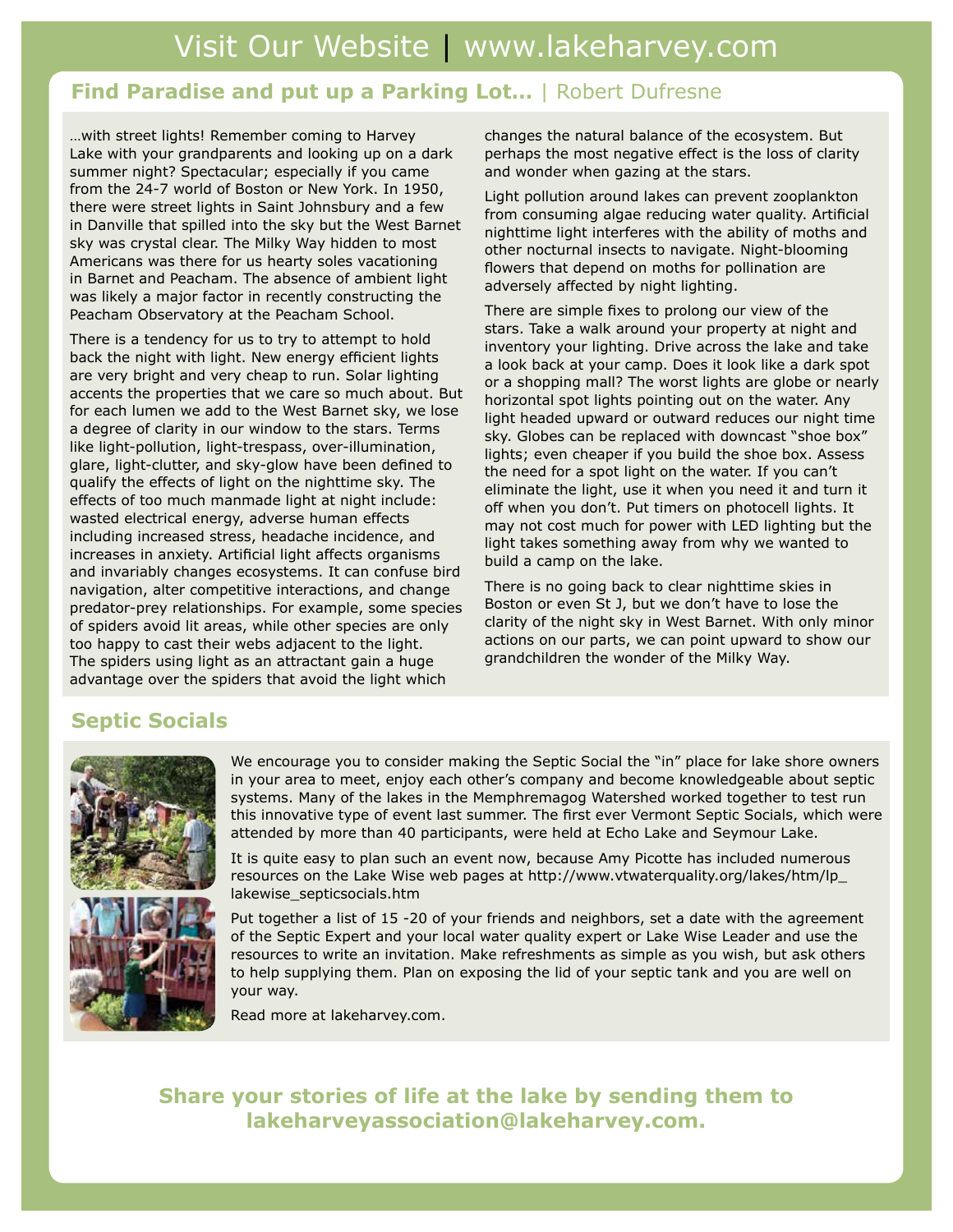#### **Boat Monitor Report** | Kathy Wirthwein

2013 monitoring began the weekend of May 27, was ongoing 7 AM to 7 PM every day until September 8, then discontinued unless exceptional weather appeared to spur activity. (In 2012 only 2 boats showed up after Sept 9.) Weather only totally stopped boater activity on 3 days.

|              | 2013   | 2012   | 2011    | 2010     |
|--------------|--------|--------|---------|----------|
| May 23-31    | 16     | 73     | 22      | 80       |
| June         | 158    | 232    | 167     | 145      |
| July         | 313    | 270    | 345     | 274      |
| August       | 179    | 232    | 152     | 160      |
| September    | 25     | 44     | 73      | 40       |
| <b>TOTAL</b> | $691*$ | 851 ** | 759 *** | 699 **** |

The 2013 691 boat total included 532 visiting cars as some visitors brought 2 or more kayaks. The kayaks totaled 317 and arrived in about 168 groups.

The 2012 851 boat total included 693 visiting cars as some visitors brought 2 or more kayaks. The kayaks totaled 344 and arrived in 175 cars or groups.

\*\*\* The 2011 759 boat total included 618 visiting cars as some visitors brought 2 or more kayaks. The kayaks totaled 327 and arrived in 186 cars or groups.

\*\*\*\* The 2010 699 boat total included 597 visiting cars. The kayaks totaled 234 and arrived in 141 cars or groups.

Among our 532 visiting cars 282 were last in Harvey's Lake either this year or last. And 74 visitors were first time boat users this year from elsewhere. So 176 visiting groups were of some concern.

Boaters came here from 42 different bodies of water. Ten came from Lake Champlain, which contains every aquatic nuisance. Boaters are being careful, and some are using Clorox. Three boats came from nearby Ticklenaked Pond, which now has milfoil. Other milfoil threats included Willoughby (8), Halls Pond (1), Morey (1), Fairlee(1), Memphremagog (1), Little Pond (1), and Long Pond (1). The Connecticut River was last used by 11 visitors, Moore Dam by 7, and Marshfield Dam by 5. We need to watch The Connecticut River because it connects various lakes, and who knows what we need to watch for after Irene in 2011.

This year's VT Boat Access Training Manual (2013) mentions that in 2012 Milfoil was removed from 488 boats – almost 3% of the 17,557 inspected. And 700 intercepts (about 4% of boats) included all aquatic nuisances. The number of intercepts has been increasing since 2009. There is increasing concern about microscopic problems including bacteria and invisible stages of zebra mussels.

We have our work cut out for us; prevention is key. Thanks are again due our Town of Barnet voters for their \$10,000 contribution toward our monitoring program, critical to prevention goals. So far, so good. But to provide twelve hour per day monitoring throughout the boating season, and to support other much needed lake protection projects, we still need donations from our membership. So please check the "Lake Preservation Fund" box on the membership form, and give generously!

#### **PREVENTION IS THE ONLY CURE HELP US KEEP LAKE HARVEY PURE!**

#### **Shoreline Protection & Blueberry Planting**



Shrubs such as blueberry plants are one type of natural vegetation that can be used to improve lakeshore vegetation. Healthy shoreland vegetation includes all the layers of a natural woodland, large and small trees, shrubs, flowers, groundcovers, and duff (the accumulation of decomposing plants on the ground). The more your shoreland resembles natural wooded shores, the healthier your lake will be.

For more information about the Buffers for Blue Lakes project, go to the FOVLAP website *vermontlakes.org/resources*, and *lakeharvey.com* for informational links.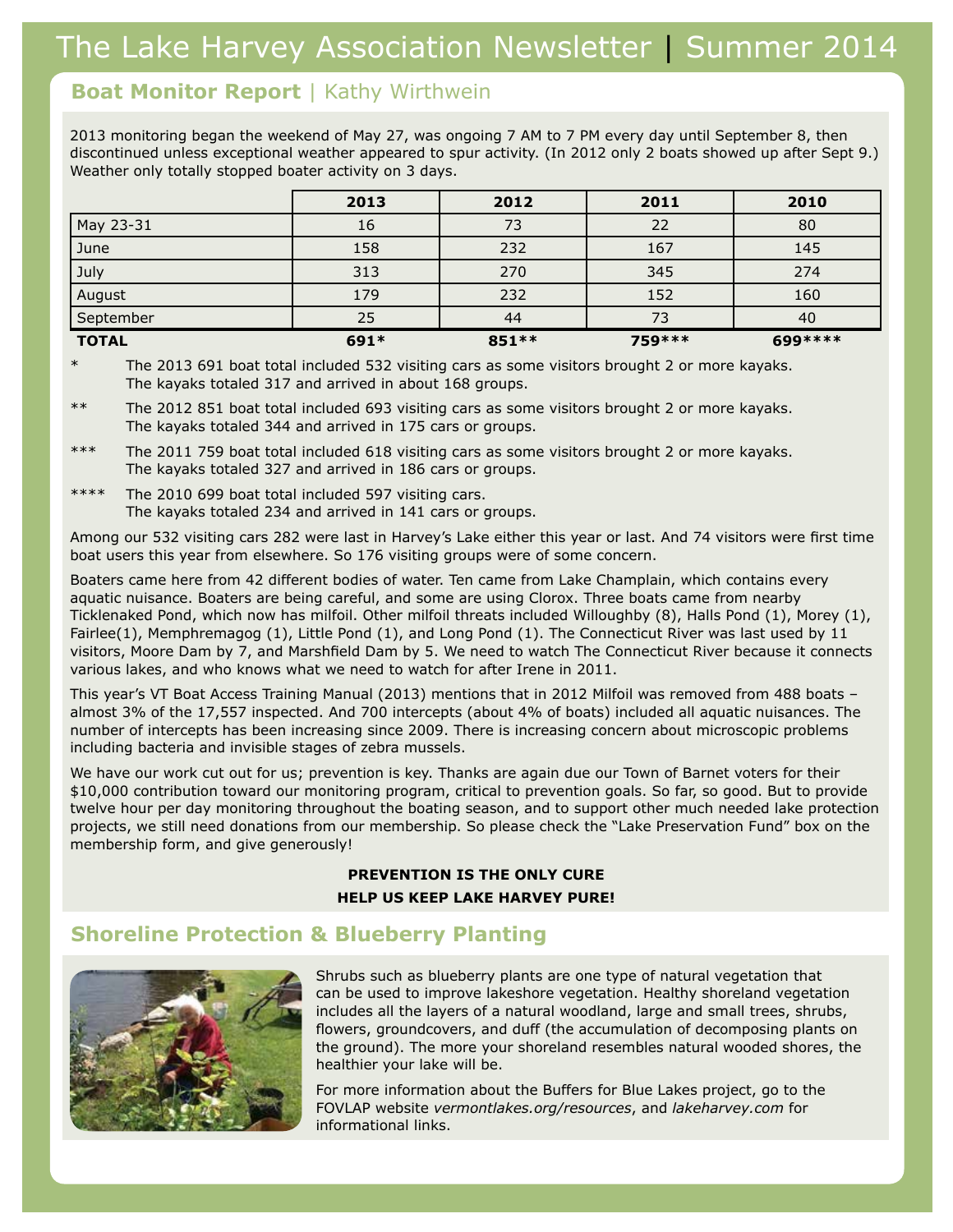#### **Loon Report** | Jan Parsons

The loons are back! As I write this in late April, a loon was seen by BIll Biddle on Sunday, April 20 and a pair of loons were observed and photographed by Julie Murphy on April 21. Eric Hanson, loon monitor for the state and the Vermont Center for Ecostudies Conservation, (VCE), has already been in touch with news and information about the loon monitoring program for summer 2014.

Nest warning signs are an important way the loon nests can be protected. Bonnie and Don Easter take care of storing the signs and placing them at the entrance to the channel so the loons can build their nest and incubate the eggs without human interference. The goal is to have the signs up by May 10th. This year we will have one new sign with larger lettering, visible from a greater distance, to direct boaters away from the channel. The signs are made possible through a VCE fundraising program and a Vermont Watershed Grant. LHA has met the \$160 goal for Harvey's Lake nest site warning signs, with members making donations at http://www.crowdwise.com/vtecostudies.

In the spring of 2013, our loon pair nested early and hatched the chick on June 22 (about 10 days earlier than the two chicks hatched in July 2012.) The adults bring the chicks out to the main lake within hours of hatching. Often, they treat the northern part of the lake as a "nursery" for a week or so and slowly expand south over the next few weeks. Our chick grew to be an independent feeder who was still present in October. We also had a solitary loon who had the gray and white plumage present for much of the summer. Was that one of the chicks from the previous two years?

What to expect this year? When you are on the water or observing from your camp, watch for the pair of loons to be present in the early part of May. By late May and early June, you may see a single loon, an indication that the mate is on the nest. Hatching will likely take place from late June to early July.

Loons have rebounded in Vermont from the period in 1987 when there were only twelve breeding pairs in the state. During the Vermont Loonwatch survey, on July 20, 2013, volunteers counted close to 300 loons on 162 lakes. 81 pairs nested and hatched a record 97 chicks with 71 surviving through August. While we can enjoy the success of the Harvey Lake loons, loon chicks as close as Ricker Pond in Groton and Joe's Pond in Danville were lost due to eagles, boats or intruder loons.

The success of nesting loons here is a very positive indication of the healthy quality of our lake water, providing a pristine water and food supply for the chicks; the presence of trees and shrubbery along the lake shore to provide cover; and our efforts to keep fishing line and other toxic material out of the lake. We are working on many levels to keep Harvey's Lake beautiful and safe for us all.

An important step for water quality will be the possible construction of a new dam apparatus in West Barnet. From Barnet Selectmen's minutes, it appears that project is moving forward.

If you see a loon who appears to be in trouble, please contact me, Jan Parsons, at 802-633-2298. If I am not available, contact Eric Hanson at 802-586-8064. If you would like more information about loon protection or improving shoreline habitat, please let me know. We have information from VCE on steps camp owners and boaters can take to improve habitat and allow people and loons to successfully coexist. Visit VCE's loon web page www.vtecostudies.org/loons!

Many thanks to members of the Loon Crew and everyone else who takes an interest in keeping an eye on the loons on Harvey's Lake!

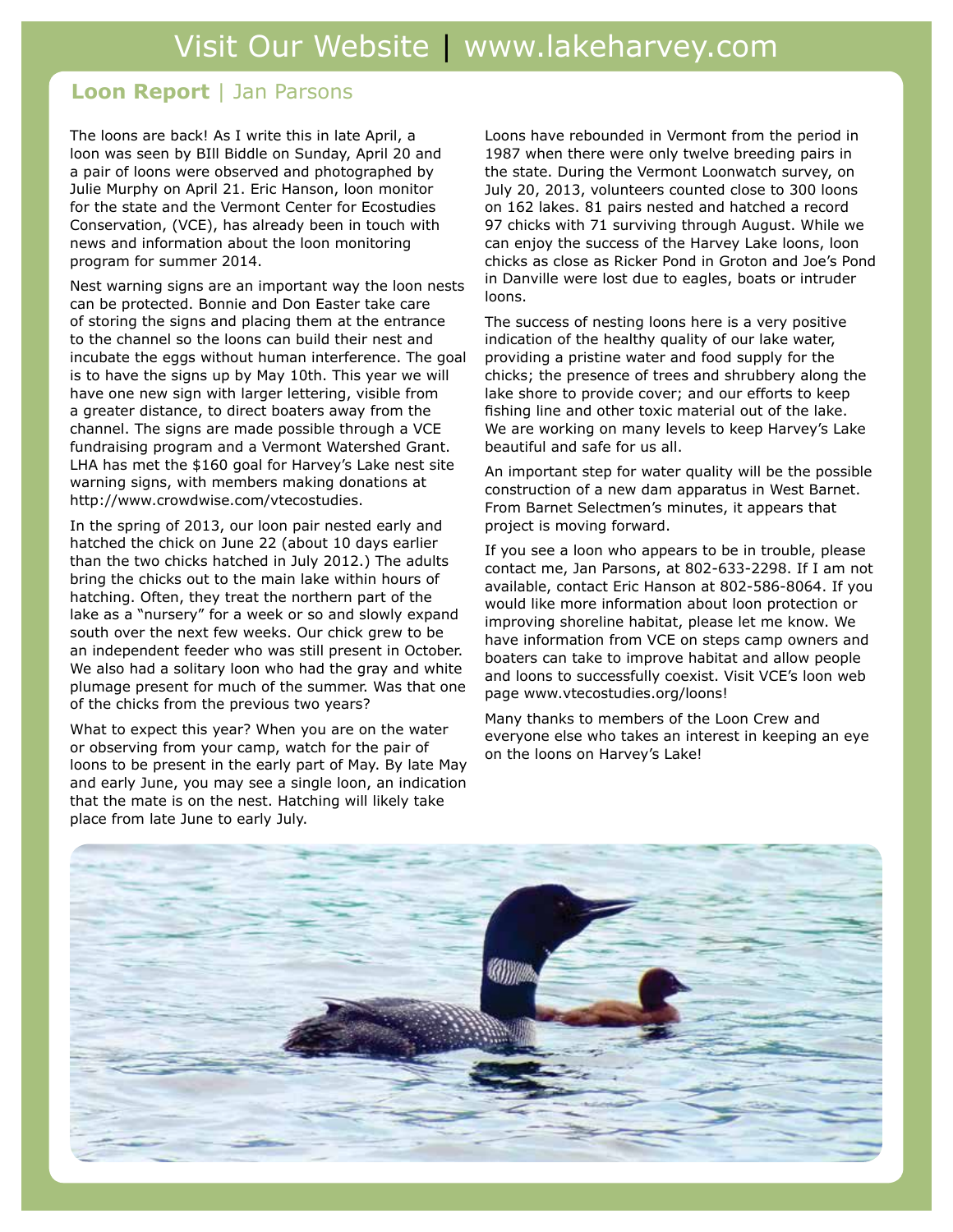# The Lake Harvey Association Newsletter | Summer 2014

#### **Events**

# **SUMMER 2014 AT HARVEY'S LAKE**

| <b>July 7-9</b>                                   | Water ski lessons with Steve Dolgin                                                                                                                  |
|---------------------------------------------------|------------------------------------------------------------------------------------------------------------------------------------------------------|
| Contact:                                          | For information contact Catamount @ 802-748-5559                                                                                                     |
| <b>July 7-11 &amp;</b>                            | Swimming lessons at the Beach                                                                                                                        |
| <b>July 14-18</b>                                 | For information contact Christen Emerson, 802 633-3611                                                                                               |
| July 18th<br>5:30-7:00 PM<br>7:00 PM<br>Location: | Lake Harvey Association Potluck dinner & social<br>Lake Harvey Association Annual Meeting<br>Pavilion (rain location: W. Barnet Presbyterian Church) |
| July 19th                                         | <b>LAKE HARVEY DAY:</b>                                                                                                                              |
| 8:00 AM                                           | Mile long yard sale                                                                                                                                  |
| 12:15 PM                                          | Boat Parade (non motorized boats)                                                                                                                    |
| 1:00 PM                                           | Boat Parade (motorized boats)                                                                                                                        |
| 3:00-5:00 PM                                      | Chicken BBQ Dinner, at the beach, \$10.00                                                                                                            |
| Dusk                                              | Fireworks over lake                                                                                                                                  |
| July 27th                                         |                                                                                                                                                      |

| -11:00 AM — 1:00 PM |  |
|---------------------|--|
| Location:           |  |

8th Annual LHA Donor Reward Champagne Brunch Connibuck lodge, Harry & Karla Cornelius

Be sure to check our website lakeharvey.com for more upcoming events and/or info. Call Gail Flynn, 802 633-4455 (617 921-4467 cell) and Julie Murphy, 802-633-4401. \*Stay tuned for special events for Lake Harvey Association members!! TBA!





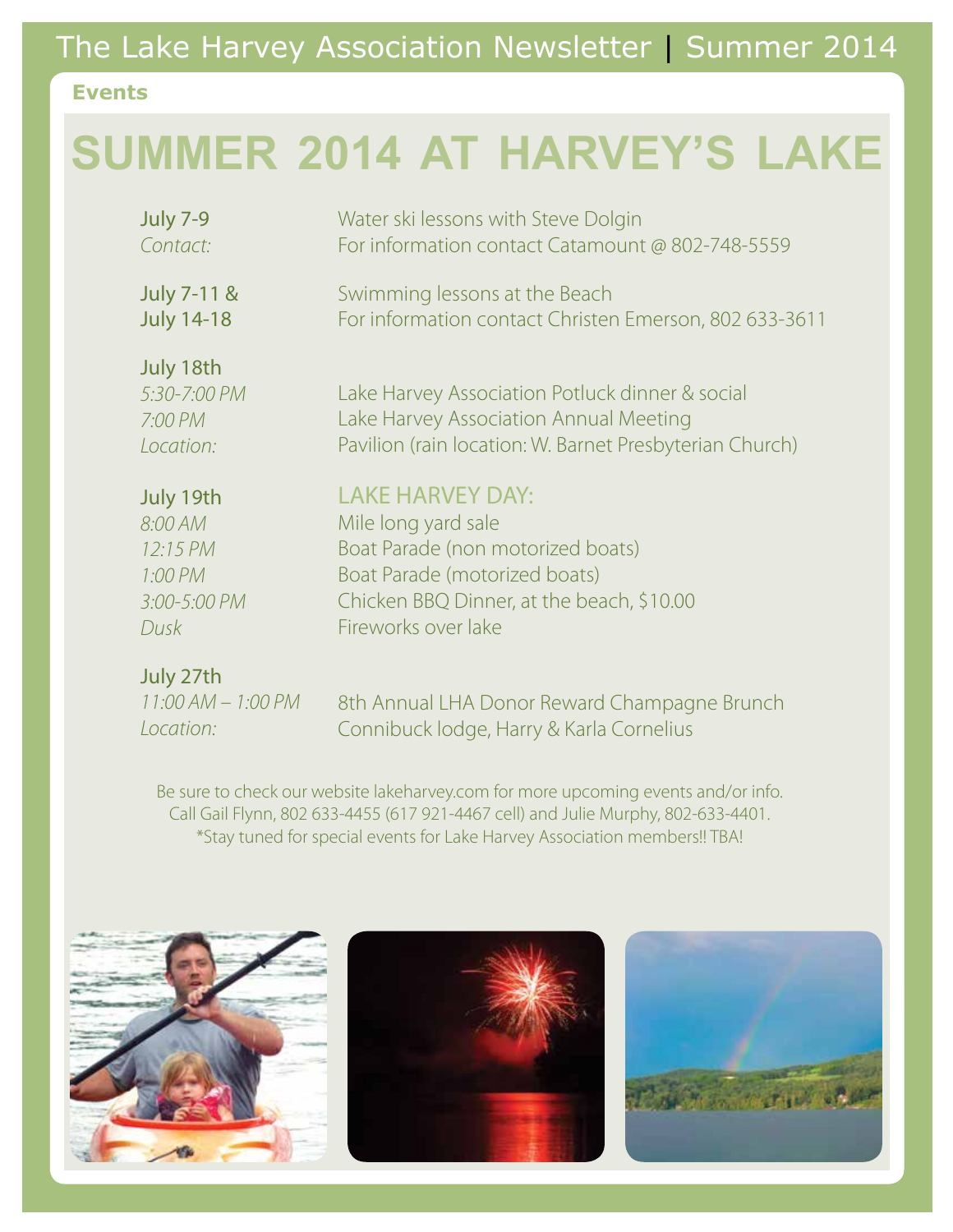

Barnet, VT 05821

**TO:**

Website & Newsletter designed by A BCD Creative | www.abcdcreative.com

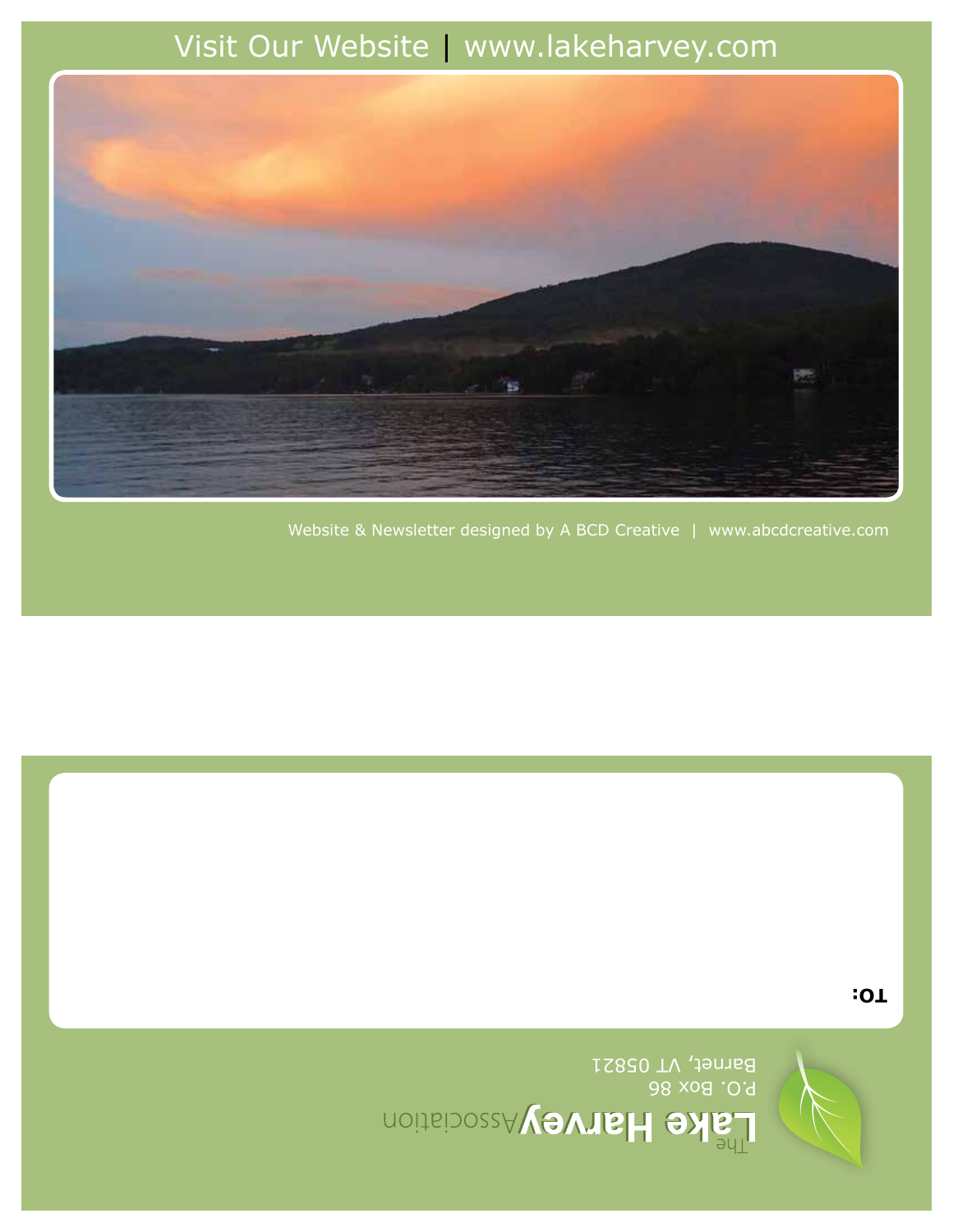## **BARNET TOWN MEETING AGAIN SUPPORTS GREETER PROGRAM**

Once again this year the citizens of Barnet gave a hearty vote of support for the Lake Association's Greeter Program. The proposal for the Town to commit \$10,000 to help fund the Greeter Program for 2014 was approved unanimously at Town Meeting on March 4th. At the meeting, Dave Curtin, the Association's acting Vice President, gave a short pitch on the value of the Greeter Program and the growing threat to our beautiful lake from invasives, such as Asian milfoil. In making his remarks, Dave drew heavily on information concerning the Greeter Program's operations prepared by Kathy Wirthwein for LHA and included in the 2013 Barnet Town Report. Dave also presented a few "horror stories" of what has happened in other Vermont lakes and ponds infested with milfoil and the high costs some towns are facing as they try to contain these infestations. Finally, Dave thanked the Town for its partnership with the Association in this important program.



# **PREVENTION IS THE ONLY CURE HELP US KEEP LAKE HARVEY PURE!** Join us!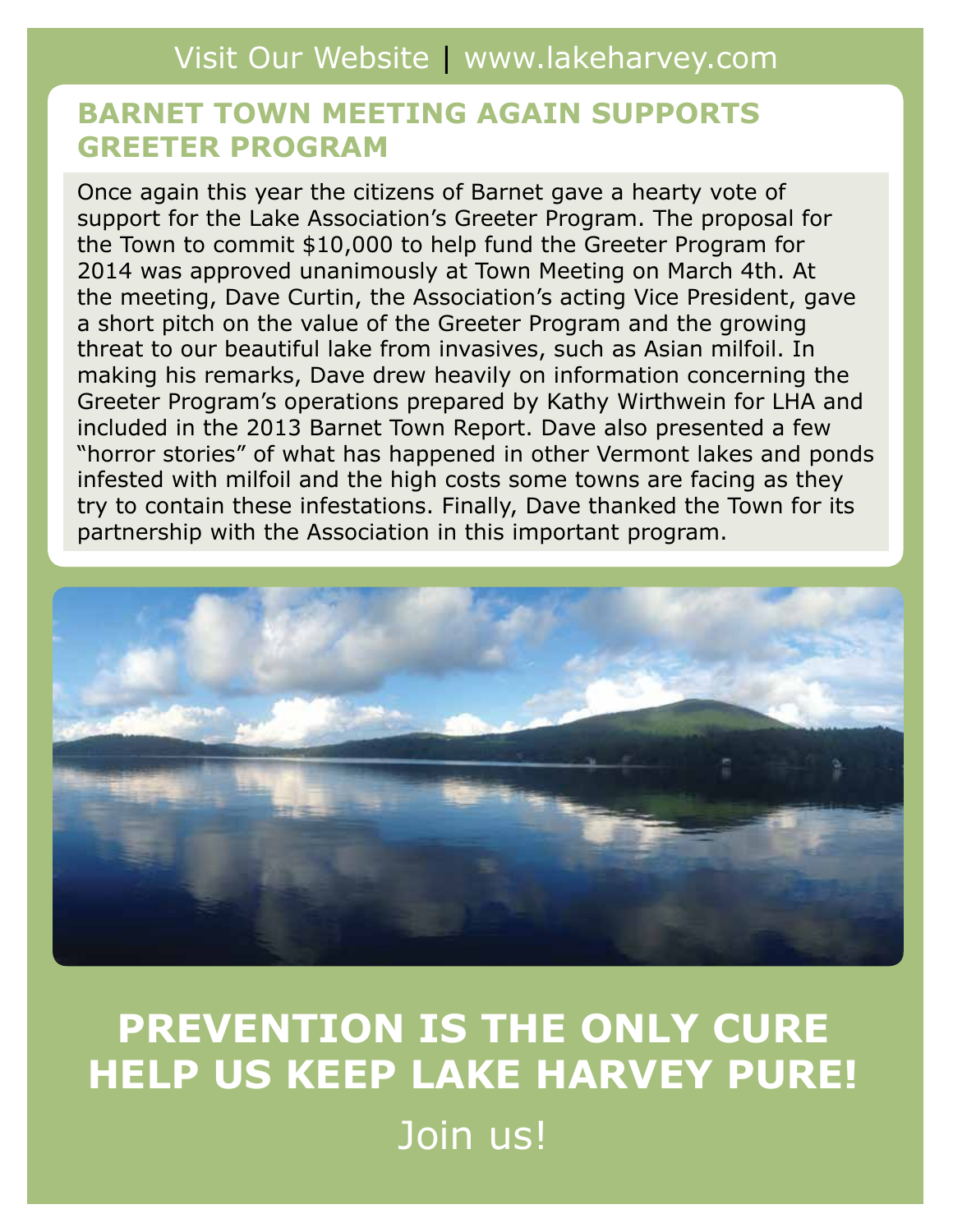#### Kayak provided by Village Sport Shop.



**Additional tickets are available at West Barnet Quick Stop or Barnet Village Store. Or go to lakeharvey.com to download and print.**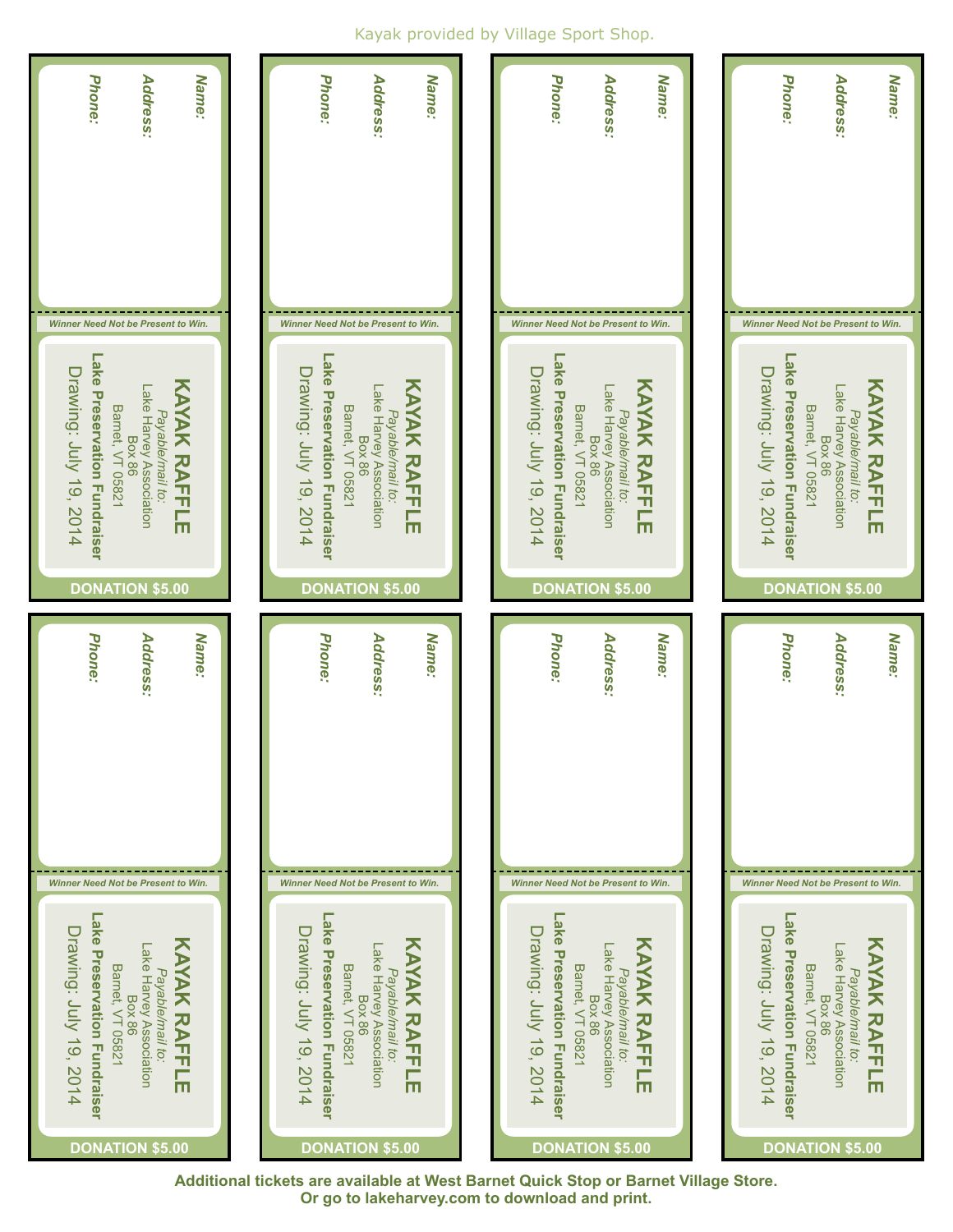### The Lake Harvey Association Local Directory 2014

| <b>TOWN OF BARNET</b>                            |                               |
|--------------------------------------------------|-------------------------------|
| Town Clerk                                       |                               |
| <b>Benjamin Heisholt</b>                         |                               |
| Phone:                                           | 802-633-2256                  |
| Email:                                           | townclerk@barnetvt.org        |
| <b>Fire Warden</b><br>Joe Barrett                |                               |
| Phone:                                           | 802-748-3300                  |
| <b>Health Officer</b>                            |                               |
| <b>Ted Faris</b>                                 |                               |
| Phone:                                           | 802-592-3908                  |
| Zoning<br>Shirley Warden                         |                               |
| Phone:                                           | 802-633-4993                  |
| <b>Post Office</b>                               |                               |
| Phone:                                           | 802-633-4000                  |
| Mon. - Fri.                                      | 7:30 - 11:00 am &             |
|                                                  | 2:15 - 4:45 pm                |
| Sat.                                             | 7:30 - 10:45 am               |
| Library                                          |                               |
| Phone:                                           | 802-633-4436<br>802-633-3619  |
| Mon.                                             | $6:30 - 8:30$ pm              |
| Tue. - Thu.                                      | 12:30 - 4:00 pm               |
| Sat.                                             | 10:00 am - 2:00 pm            |
| <b>Barnet Dump</b><br>Passumpsic                 |                               |
| Sat.                                             | 8:00 am - 3:00 pm             |
| Wed.                                             | 3:00 - 7:00 pm                |
| West Barnet Senior Meal Site<br>W. Barnet Church |                               |
| Wed. & Fri.                                      | Serving at noon               |
| <b>STORES</b>                                    |                               |
| <b>Barnet Village Store</b>                      |                               |
| Phone:                                           | 802-633-2302                  |
| <b>Libby's Meat Market</b><br>Lyndonville        |                               |
| Phone:                                           | 802-626-1029                  |
| Marty's 1st Stop<br>Danville                     |                               |
| Phone:                                           | 802-684-2574                  |
| <b>West Barnet Quick Stop</b>                    |                               |
|                                                  |                               |
| Phone:                                           | 802-633-2624                  |
| <b>FARMER'S MARKETS</b>                          |                               |
| <b>Danville</b>                                  |                               |
| Wed                                              | $9:00$ am - 1:00 pm           |
| Peacham                                          |                               |
| Thu.                                             |                               |
|                                                  | 3:00 - 6:00 pm                |
| St. Johnsbury                                    |                               |
| Sat.                                             | 9:00 am - 1:00 pm             |
| Littleton, NH                                    |                               |
| Sun.                                             | .<br>10:00 am - 1:00 pm       |
| <b>Too Little Farm</b>                           |                               |
|                                                  |                               |
| Phone:                                           | 802-592-3088                  |
|                                                  | farm stand open 7 days a week |

#### **LOCAL CHURCHES Barnet Congregational** Phone: 802-633-2381 **Barnet Center Presbyterian** Phone: 802-633-4397 **West Barnet Presbyterian** Phone: 802-633-4068 **GARAGES & AUTOMOTIVE West Barnet Garage** Phone: 802-633-2828 **J & J Auto Body and Mark's Automotive** AUTO BODY PHONE: AUTOMOTIVE: PHONE: 802-633-3902 802-633-3863 **HOSPITALS / HEALTH CARE N.V.R.H.**  *(I 91 Exit 22, Rt. 5N St. J)* Phone: 802-748-8141 **Cottage Hosp.**  *Woodsville* Phone: 603-747-9000 **Littleton Hosp.**  *Littleton* Phone: 800-464-7731 **North Country Chiropractic** *St. Johnsbury* Phone: 802-748-3166 **Dartmouth Hitchcock**  *Hanover* Phone: 603-650-5000 **RESTAURANTS Bailiwicks On Mill** *St. Johnsbury*

Phone: 802-424-1215 **Brown's Market Bistro** *Groton*  Phone: 802-584-4124 **Creamery Restaurant**  *Danville*  Phone: 802-684-3616 **The Wine Gate Restaurant** *St. Johnsbury*  Phone: 802-748-3288 **Kingdom Tap Room** *St. Johnsbury*  Phone: 802-424-1355 **Dylan's** *St. Johnsbury*  Phone: 802-748-6748

#### **Peacham Café** *Peacham*

(opening soon)

| <b>ACCOMMODATIONS</b>                             |                                         |
|---------------------------------------------------|-----------------------------------------|
| <b>Fairbanks Inn</b><br>St. Johnsbury             |                                         |
| Phone:                                            | 802-748-5666                            |
| <b>Holiday Motel</b><br>St. Johnsbury             |                                         |
| Phone:                                            | 802-748-8192                            |
| <b>Comfort Inn and Suites</b><br>St. Johnsbury    |                                         |
| Phone:                                            | 802-748-1500                            |
| VETERINARIANS                                     |                                         |
| St. Johnsbury                                     | <b>Western Avenue Veterinary Clinic</b> |
| Phone:                                            | 802-748-2880                            |
| East Ryegate                                      | <b>Ryegate Small Animal Hospital</b>    |
| Phone:                                            | 802-633-3660                            |
|                                                   | UTILITIES & COMMUNICATIONS              |
| <b>Green Mountain Power</b>                       |                                         |
| Phone:                                            | 888-835-4672                            |
| <b>Charter Cable TV</b>                           |                                         |
| Phone:                                            | 800-214-0737                            |
| <b>Fairpoint Communications</b>                   |                                         |
| Phone:<br>Repair:                                 | 866-984-2001<br>802-555-1611            |
| After Hours Technology                            |                                         |
| Phone:                                            | 802-633-2291                            |
| O'C Satellite Inc.                                |                                         |
| Phone:                                            | 802-748-0994<br>888-748-6288            |
| <b>MOVIE THEATERS</b>                             |                                         |
| Star<br>St. Johnsbury                             |                                         |
| Phone:                                            | 802-748-9511                            |
| <b>Catamount Film &amp; Arts</b><br>St. Johnsburg |                                         |
| Phone:                                            | 802-748-5559                            |
| Jax<br>Littleton                                  |                                         |
| Phone:                                            | 603-444-5907                            |
| <b>SPECIALTY STORES</b>                           |                                         |
| <b>Liquor Store</b><br>Danville                   | Diamond Hill Store/Vermont State        |
| Phone:                                            | 802-684-9797                            |
| Samadhi Store<br>Barnet                           |                                         |
| Phone:                                            | 802-633-4440                            |
| St. Johnsbury                                     | <b>Moose River Lake and Lodge Store</b> |
| Phone:                                            | 802-748-2423                            |
|                                                   |                                         |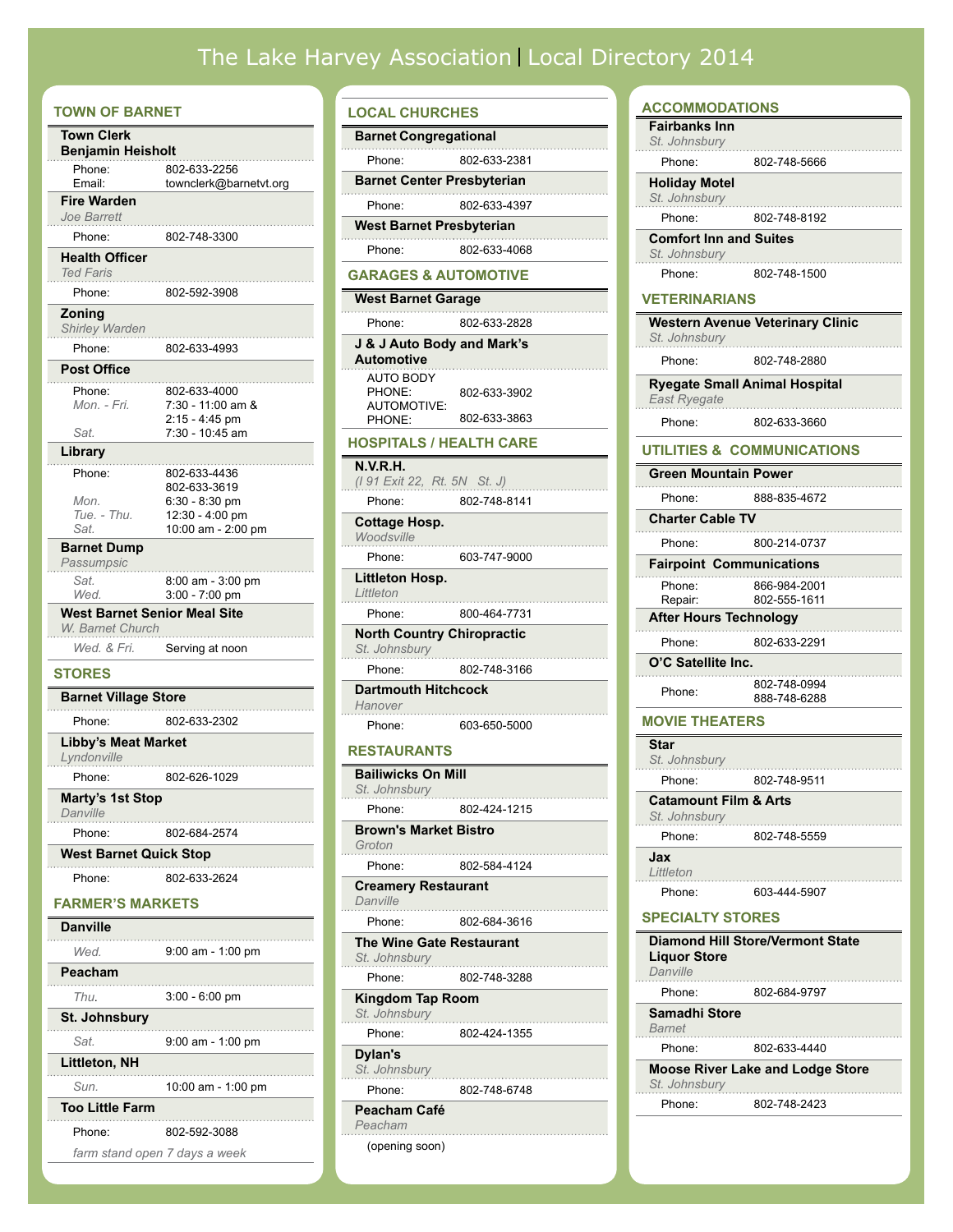# The Lake Harvey Association Local Directory 2014

|                                               | <b>SPORTING GOODS / RECREATION</b>                |
|-----------------------------------------------|---------------------------------------------------|
| <b>Kingdom Trails</b><br><b>East Burke</b>    |                                                   |
| Phone:                                        | 802-626-0737                                      |
| The Club At Old Mill                          |                                                   |
| St. Johnsbury                                 |                                                   |
| Phone:                                        | 802-748-5313                                      |
| <b>Village Sport Shop</b><br>Lyndonville      |                                                   |
| Phone:                                        | 802-626-8448                                      |
|                                               | <b>Rollickers Bike And Boards</b>                 |
| St. Johnsbury                                 |                                                   |
| Phone:                                        | 802-748-1077<br><b>Littleton Bike And Fitness</b> |
| Littleton                                     |                                                   |
| Phone:                                        | 603-444-3437                                      |
| <b>East Burke Sports</b>                      |                                                   |
| Phone:                                        | 802-626-3215                                      |
|                                               | <b>NEK Adventures/ATV Tours</b>                   |
| Phone:                                        | 802-748-7841                                      |
| <b>CAR RACING</b>                             |                                                   |
|                                               | <b>Thunder Road Speedbowl</b>                     |
| Barre                                         |                                                   |
| Phone:                                        | 802-479-2151                                      |
| <b>Bear Ridge Speedway</b><br><b>Bradford</b> |                                                   |
| Phone:                                        | 802-222-4052                                      |
| GOLF                                          |                                                   |
|                                               | <b>St. Johnsbury Country Club</b>                 |
| Phone:                                        | 748-9894                                          |
| <b>Kirby Country Club</b>                     |                                                   |
| Concord                                       |                                                   |
| Phone:                                        | 802-748-0088                                      |
|                                               | <b>Lisbon Village Country Club</b>                |
| Phone:                                        | 603-838-6004                                      |
| . 7                                           | <b>Lake Morey Country Club</b>                    |
| Phone:                                        | 802-333-4800                                      |
| <b>Bradford Golf Club</b>                     |                                                   |
| Phone:                                        | 802-222-5207                                      |
| <b>Sugar Ridge Mini Golf</b><br>Danville      |                                                   |
| Phone:                                        | 802-684-2550                                      |

#### **BOWLING**

| BUWLING                                                                            |                                           |
|------------------------------------------------------------------------------------|-------------------------------------------|
| <b>Gold Crown Lanes</b>                                                            |                                           |
| (big balls)                                                                        |                                           |
| Phone:                                                                             | 802-748-2205                              |
| <b>Woodsville Bowling Lanes</b><br>(small)                                         |                                           |
| Phone:                                                                             | 603-747-2606                              |
| <b>NEARBY ATTRACTIONS</b>                                                          |                                           |
|                                                                                    | <b>Fairbanks Museum &amp; Planetarium</b> |
| Phone:                                                                             | 802-748-2372                              |
| <b>Cabot Creamery</b>                                                              |                                           |
| Phone:                                                                             | 802-563-3393                              |
| <b>Montshire Museum</b>                                                            |                                           |
| Phone:                                                                             | 802-649-2200                              |
| <b>St. Johnsbury Art Gallery</b><br>.                                              |                                           |
| Phone:                                                                             | 802-748-8291                              |
| Dog Mountain                                                                       | Stephen Huneck Gallery & Dog Chapel       |
| Phone:<br>Website:                                                                 | 800-449-2580<br>www.dogmt.com             |
| <b>REAL ESTATE &amp; RENTALS</b>                                                   |                                           |
| <b>Begin Realty Associates</b><br>Ernie Begin                                      |                                           |
| Phone:                                                                             | 802-748-2045                              |
| <b>Lang*McLaughry Real Estate</b><br>Mary Scott, Managing Broker                   |                                           |
| Phone:                                                                             | 802-274-8097                              |
| <b>Quatrini Real Estate</b><br>Susan Quatrini, Broker                              |                                           |
| Phone:                                                                             | 802-748-9543                              |
| <b>Harvey's Lake Rentals</b><br>Barnet                                             |                                           |
| Phone:                                                                             | 802-751-5905                              |
| <b>Harvey's Lake Cabins</b><br>available for weekly rental<br>$150x$ and $0100000$ | 01501                                     |

*(for sale \$129,000 - \$159,000)* . . . . . . . . . . . . . . . . Phone: 802-633-2213

#### **FURNITURE / CARPENTRY**

| Allen Marceau Carpentry<br>Barnet         |                                                                                      |
|-------------------------------------------|--------------------------------------------------------------------------------------|
| Phone:                                    | 802-633-3834                                                                         |
| <b>Barnet</b>                             | <b>Scott Davis Cabinet Maker</b>                                                     |
| Phone:                                    | 802-633-3637                                                                         |
| <b>Furniture</b><br>Lyndonville           | <b>Vermont Timbersmiths Rustic Log</b><br><b>Furniture/CR Plastics Recycled Poly</b> |
| Phone:                                    | 802-274-0043                                                                         |
|                                           | <b>SERVICES / MISCELLANEOUS</b>                                                      |
| service family salon<br><b>Barnet</b>     | <b>Sweet Expectations Salon - A full</b>                                             |
| Phone:                                    | 802-633-2345                                                                         |
| <b>Barnet</b>                             | A Bit Of Happiness Handmade Baskets                                                  |
| Phone:                                    | 802-633-4183                                                                         |
| <b>All Around Rental</b><br>St. Johnsbury |                                                                                      |
| Phone:                                    | 802-748-7841                                                                         |
| St. Johnsbury                             | <b>All Around Power Equipment</b>                                                    |
| Phone:                                    | 802-748-1413                                                                         |
| <b>Snow Plowing</b><br>Barnet             | Allen Thresher Jr, Landscaping &                                                     |
| Phone:                                    | 802-592-3937                                                                         |
| <b>Dolgin's Docks and Lifts</b>           |                                                                                      |
| Phone:                                    | 802-748-3436<br>(leave message)                                                      |
| Barnet                                    | <b>Harvey's Lake Self Storage</b>                                                    |
| Phone:                                    | 802-748-4513                                                                         |





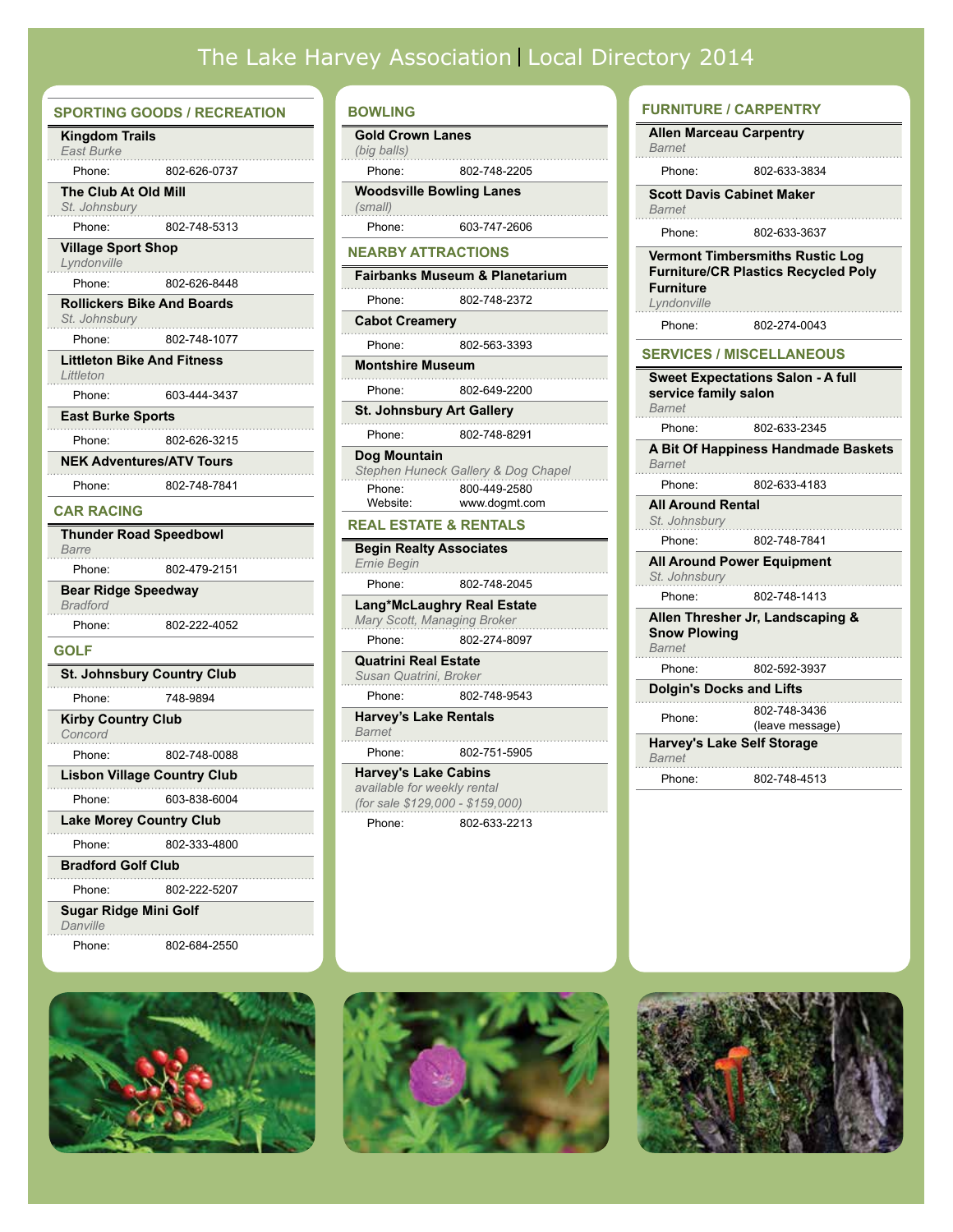# **Lake Harvey**Association

### **lakeharvey.com Annual Membership**

## **Start/Renew my annual membership!**

I want to help the Lake Harvey Association protect and preserve the integrity of Harvey's Lake. Enclosed is my tax-deductible annual membership dues of:

# **\$25 Annual Cottage Membership**

# **Donation:**

Summer Barbecue *(\$9.00/ea)* Lake Preservation Fund Fireworks Fund **General Fund** 

Donors of **\$100.00 or more** to our **Fireworks Fund** will receive an invitation to our champagne thank you brunch on the fourth Sunday in July.

Donors of **\$100.00 or more** to our **Lake Preservation Fund** will receive an invitation as well, along with a plush Lake Harvey Loon (squeeze for official Audubon Society loon call) as a token of our appreciation. **Remember, all donations are tax-deductible.**

# **GO GREEN! Sign me up for Membership and E-Newsletters**

### **My Email Address:**

The Newsletter contains information about LHA sponsored events, event reminders and contests, notices about important meetings and updates about currents issues relevant to our mission.

# **Please provide the following information:**

| Town of Barnet resident? | Yes | <b>No</b> |                                           |  |  |
|--------------------------|-----|-----------|-------------------------------------------|--|--|
| <b>Mailing address:</b>  |     |           | <b>Lake Area Property Address:</b>        |  |  |
|                          |     |           | If seasonal mailing, when? _________ to _ |  |  |
|                          |     |           |                                           |  |  |
|                          |     |           |                                           |  |  |
|                          |     |           |                                           |  |  |
|                          |     |           |                                           |  |  |
| Phone                    |     |           | Phone                                     |  |  |

Please make your check payable to the Lake Harvey Association, and mail form with your payment to:

**Lake Harvey Association P.O. Box 86 Barnet, VT 05821**